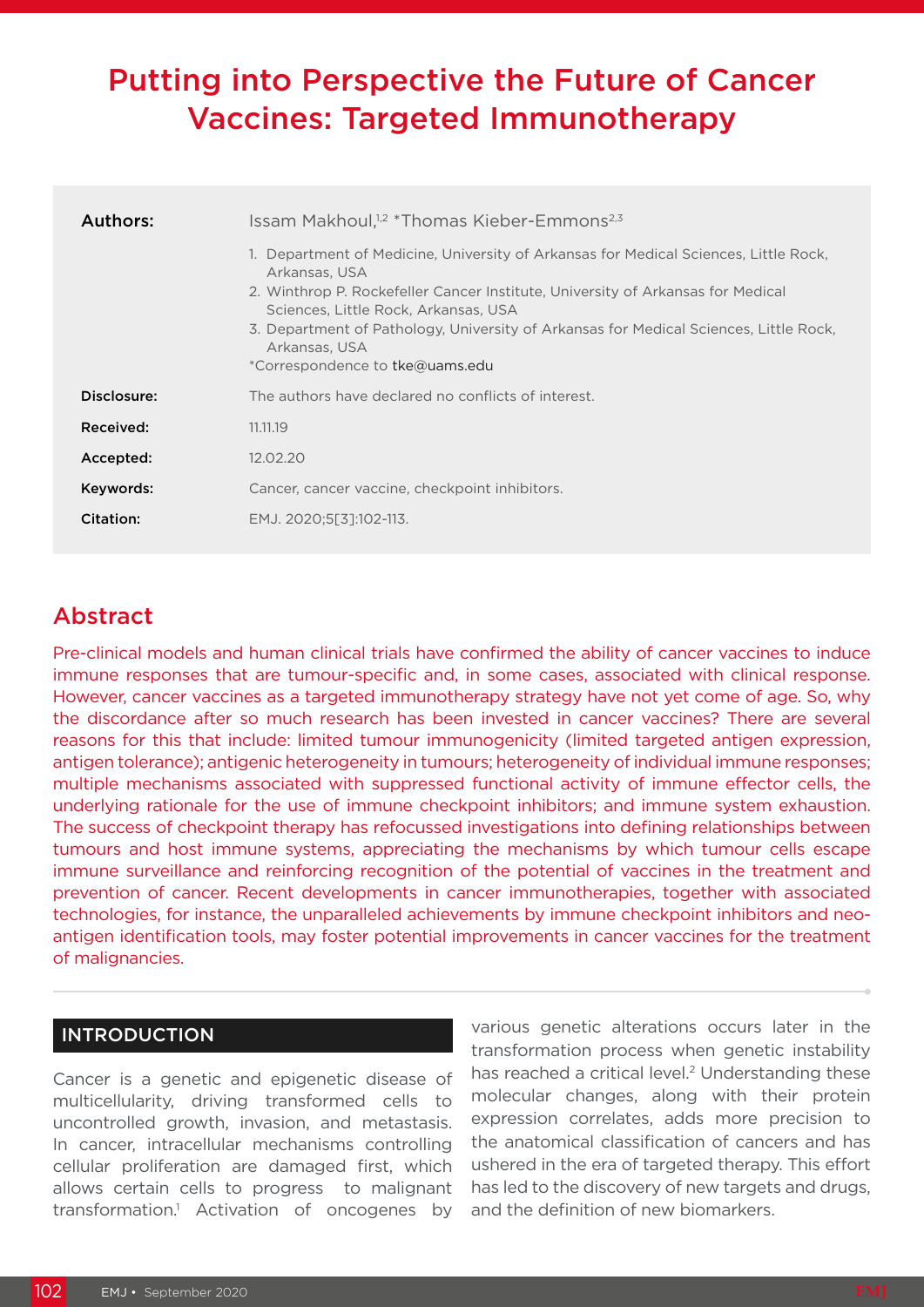The recent, dramatic success of immunotherapy for treatment of some of the most highly standard chemotherapy-resistant cancers (e.g., melanoma, lung cancer) has refocussed research on the role of the immune system as the main extracellular mechanism for cancer control. Using established databases, this new direction of research allows for the definition of different immune profiles across cancer types.3,4 Novel biomarkers, identified using simple immunohistochemistry (Immunoscore®) or multi-omic methods, have been defined and validated, as well as led to better prognostication that may surpass the traditional tumour, node, metastasis (TNM) staging system.<sup>3,5</sup> A major focus of ongoing research is to determine why immunotherapies work or fail, and how they can be improved to reach their hoped-for potential as a broadly transformative treatment for cancer. Based on the presence of lymphocyte infiltrates and their types, three major immune phenotypes have emerged that correlate with response to immunotherapy: hot or inflamed, which respond well to immune checkpoint inhibitors (ICI); cold or 'immune desert,' which do not respond to ICI; and two subtypes within the altered (both excluded and immunosuppressed) immune phenotype. The immunosuppressed phenotype is also expected to respond to ICI as it has preexisting activated immune cells in the tumour.<sup>6,7</sup>

It is these phenotypes that cancer-focussed vaccines aim to address. 'Hot' tumours often have a high mutational load and therefore are expected to express neo-antigens to provoke a strong immune response. Cold tumours, by contrast, are cancers that, for various reasons, have not been recognised or provoked a strong response by the immune system. Herein lies one of the limitations of immunotherapy. Characteristically hot tumours are limited and include bladder cancer, head and neck cancers, kidney cancer, liver cancer, melanoma, and non-small cell lung cancer, as well as tumours of different types with high microsatellite instability. The challenge is in the application of immunotherapy to cancers that are immunologically cold, such as glioblastomas, ovarian, prostate, and pancreatic cancer. 8 One of the most important questions for the future of immunotherapy is to determine how to make cold tumours immunoresponsive.

### STRATEGIES AND APPROACHES IN CANCER VACCINE DEVELOPMENT

Interest in targeted cancer immunotherapy by vaccination has been reinvigorated by the U.S. Food and Drug Administration (FDA) approval of ICI, which has had an impact on vaccine strategies for use in cancer therapy.<sup>9,10</sup> Cancer vaccines, as a targeted immunotherapy strategy used for prevention (primary or secondary) or for treatment, have shown promise in preclinical animal studies, with the future aim of translation to the clinic. Some success is evident in the FDA approval of PROVENGE® (sipuleucel-T), a herpes simplex virus Type 1-derived oncolytic (T-VEC) immunotherapy that is injected directly into melanoma lesions; and in Gardasil®, which targets human papillomavirus known to cause cervical cancer. General research consensus is that a vaccine for cancer as a single entity is not practical because cancer reflects a myriad of different conditions.

The role of immunity in eradicating cancer is now considered in terms of stepwise events or the 'immunity cycle', a framework proposed by Chen and Mellman.<sup>6,11</sup> This cycle identifies six steps preceding the killing of cancer cells by the immune system (Figure 1). Once the immune system is activated it is expected, based on clinical and preclinical studies, that immunosuppression would ensue to stop the immune attack against the tumour.<sup>7</sup> Therefore, testing is underway of multiple strategies and approaches to activate the immune system for both hot and cold tumours (Table 1).

Peptide-based vaccines rely on the development of molecular tools for improving, as well as studying, peptide-based vaccines.<sup>12</sup> Whole-cell lysate vaccines are applicable to all patients, regardless of human leukocyte antigen (HLA) type.13 Recombinant DNA or viral vectorbased vaccines focus on design, delivery, and combination strategies that break tolerance and generate a strong immune response.14 Dendritic cells are the most effective antigen-presenting cells for inducing T-cell proliferation, activation, and cross priming.15 Tumour-associated carbohydrate mimetics are peptides that mimic the carbohydrate three-dimensional configuration on certain cancer-related proteins.<sup>16,17</sup>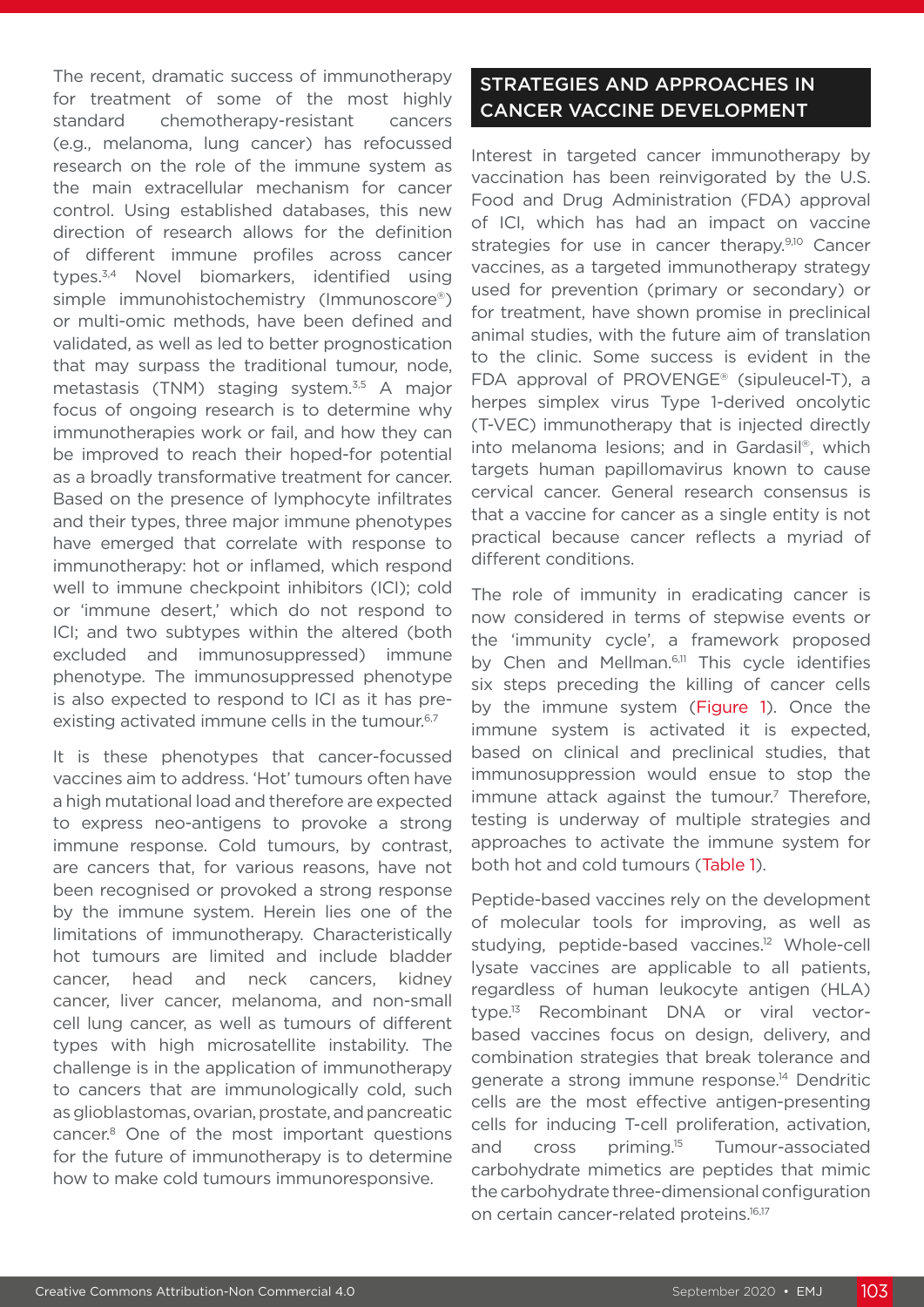

#### Figure 1: Multiple factors (tumour, host, and environment) affect each step of the immunity cycle. Figure i: Multiple factors (tumour, host, and environ reductase; JAK/STAT, Janus kinase–signal transducers and activators  $\overline{\text{rrect}}$  each step of the immunity cycle.

The immune cycle can be correlated with the different immune phenotypes, and molecular and cellular abnormalities. ARNTL: aryl hydrocarbon receptor nuclear translocator-like; ATG16L: autophagy related 16-like; B2M: β2 microglobulin; CAF: cancer-associated fibroblasts; FcγRIII: Fcγ receptor III; HLA: human leukocyte antigen; HMGCR: 3-hydroxy-3-methylglutaryl-CoA reductase; JAK-STAT: Janus kinase-signal transducer and activator of transcription;<br>MEK: with search activities extended with a light of the al-titing of inhibitory MLC: we is third a search MEKi: mitogen-activated extracellular signal-regulated kinase inhibitor; MHC: major histocompatibility complex;<br>NODO ואבולו. הוונטספה-activated extracentiar signal-regulated kinase immoltor, ליורש: הומןסר הוגנטכסווקמנוטוונץ compiex,<br>NOD2: nucleotide binding oligomerisation domain-containing 2; NSAID: non-steroidal anti-inflammatory drug L1: programmed death ligand-1; RANKL: receptor activator of nuclear factor κ-Β ligand; ROS: reactive oxygen species; ascribed to whether tumours harbour an inflammatory microen-**Predicting response** TCR: T-cell receptor; TLR: toll-like receptors; VEGF: vascular endothelial growth factor. To a first approximation, and the profiles between the profiles can be profiled the profiles can be profiled the profiles can be profiled the profiles can be profiled that the profiles can be profiled that the profiles can ine immune cycle can be correlated with the different oligomerization domain-containing protein; NSAIDs, non-steroidal ne phenotypes, and molecular and cellular abnormalities.

Adapted from Chen and Mellman,<sup>11</sup> used with permission.

The anti-idiotype therapeutic vaccine racotumomab has been conditionally approved in Latin America as maintenance therapy for advanced non-small cell lung cancer.<sup>18</sup> Recent breakthroughs in cancer immunotherapy demonstrate that clinical responses correlate with activation and expansion of tumour-specific T lymphocytes that mostly target mutationbased neo-antigens.<sup>19</sup> Due to their economically effective, cold chain transport and lack of III-Latin America as maintenance therapy for with activation and expansion or tumour-specific populations of myeloid-derived suppressor cells (for example, immature harmful ingredients, many antigens are in development as plant-based vaccines, with only a few undertaking clinical trials in humans.<sup>20,21</sup> bevoluption as plant based vacemes, with only

The discovery that cancer cells may evade the response of tumour-reactive T cells has ignited efforts to improve the efficacy of antitumour enotes to improve the emeasy or antitalities. limits on the activation and maintenance of T-cell effector function.<br>
will be individually to select in the most likely to respond to respond to respond the most likely to respond antibodies against PD-L1 or PD-1 (refs 62, 69, 70, 73, 75, 83 and 84). The discovery that cancer cells may evade the immune responses, with the hope of removing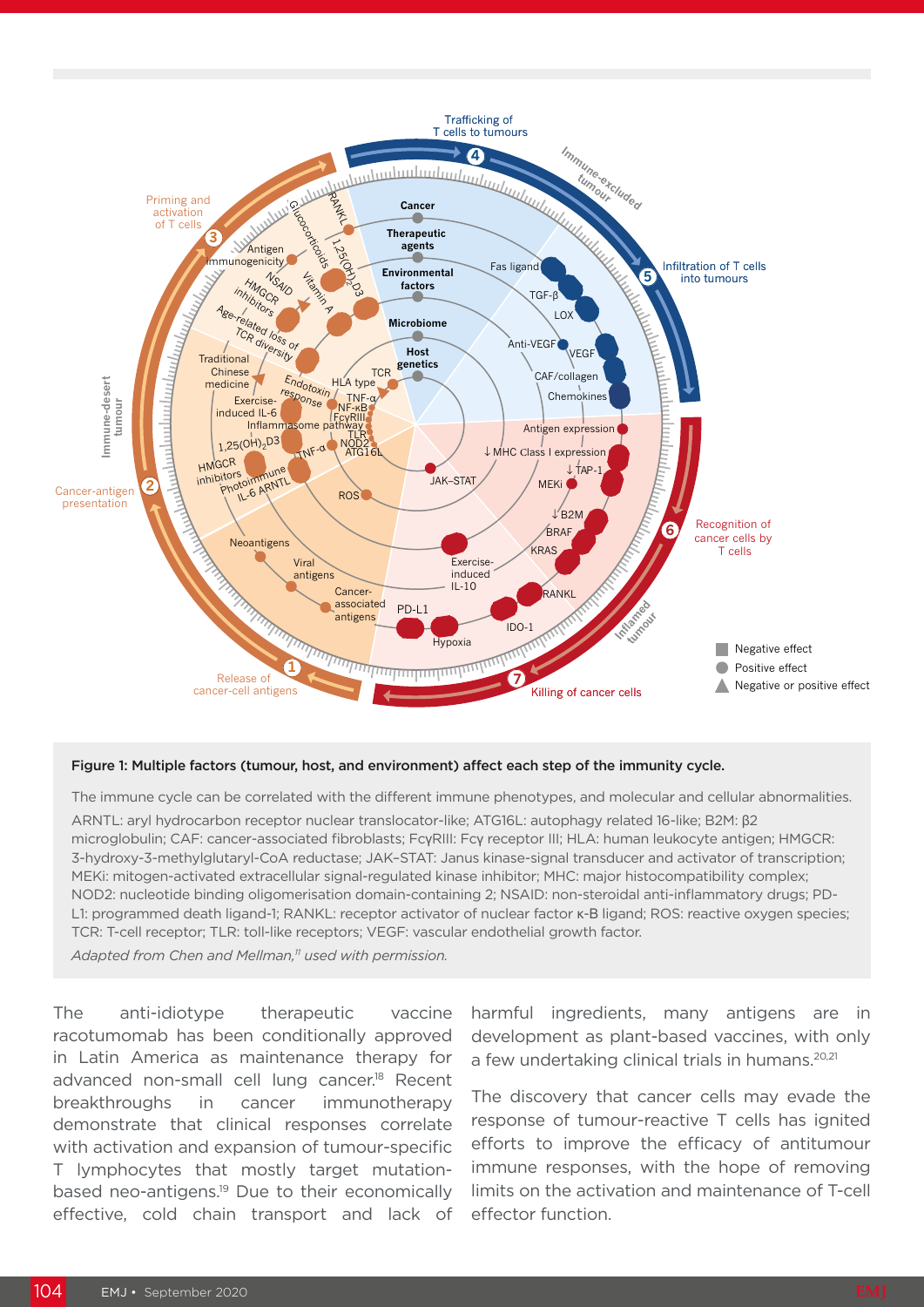Table 1: Main types of cancer vaccines and adaptive immunotherapy.

| <b>Technology</b>                                                  | Important consideration                                         |
|--------------------------------------------------------------------|-----------------------------------------------------------------|
| Peptide-based vaccines <sup>11,12</sup>                            | Identification of peptide: natural, designed                    |
| Tumour cell vaccines (autologous or allogeneic) <sup>13</sup>      | All relevant candidate antigens should be contained within cell |
| Recombinant viruses or bacteria with tumour antigens <sup>14</sup> | Delivery efficacy of antigen-encoding genes                     |
| Dendritic cell vaccines <sup>15</sup>                              | Choice of antigen in loading                                    |
| DNA or RNA vaccines <sup>16</sup>                                  | Easy delivery of multiple antigens with one immunisation        |
| Anti-idiotype vaccines <sup>17,18</sup>                            | Choosing the right anti-idiotype                                |
| TACA mimetics <sup>19</sup>                                        | Fidelity of mimicry                                             |
| Neo-antigen vaccines <sup>20-22</sup>                              | Personalised                                                    |

TACA: tumour-associated carbohydrate mimetics.

Reprogramming a tumour microenvironment to trigger T-cell activation and enhance tumour immunity, in effect, making a tumour hotter, provides insight into enhancing immune response. A strategy in support of this involves targeting the checkpoint's programmed celldeath protein-1 (PD-1) and programmed death ligand-1 (PD-L1) along with cytotoxic T-lymphocyte-associated antigen-4 (CTLA-4). Developed ICI are negative-regulators of T-cell immune function but with different mechanisms of action.22

PD-1 is expressed on activated T and B cells, natural killer T cells, Type 2 innate lymphoid cells  $(ILC-2)$ , and myeloid cells.<sup>23</sup> CTLA-4 is expressed on Treg, activated T, and B cells. Expression of CTLA-4 on human natural killer T cells is unknown. As a result, CTLA-4 blockade disrupts the T-cell interaction with other antigen-presenting cells, such as dendritic cells, macrophages, or B cells, while anti-PD-1 blockade primarily blocks the tumour cell and cytotoxic CD8+ T-cell interaction.

Biomarker studies with anti-PD-1 and PD-L1, along with CTLA-4 clinical trials, support the hypothesis that these agents are most effective in patients who have pre-existing anticancer immunity. Determination of the basis of this preexisting immunity may allow it to be utilised and amplified in vaccine strategies. ICI development demonstrated the concept of two nascent responses: first, the innate immune surveillance of cancer cells, and second, the adaptive immune response generated by the emerging tumour.

#### THE NASCENT IMMUNE SYSTEM

The immune system has evolved to distinguish self from non-self as a means to protect the host. A general feature of immune system mechanisms is that they detect structural features of nonself that mark them as distinct from host cells, reflecting a danger signal to the immune system. $24$  The emergence of cancer $25$  co-opts tissue-specific immune development to escape detection, augmented by failure of the immune system to perform its primary task of surveillance and elimination.26 However, there is evidence that innate and adaptive surveillance does occur. Natural anti-carbohydrate antibodies are known to mediate cancer cell death.<sup>27</sup> Such natural antibodies, as part of innate immune surveillance, could promote tumour immunity by inducing immunogenic cell death, leading to immune priming and epitope spreading. Vaccine-induced anti-carbohydrate antibodies have displayed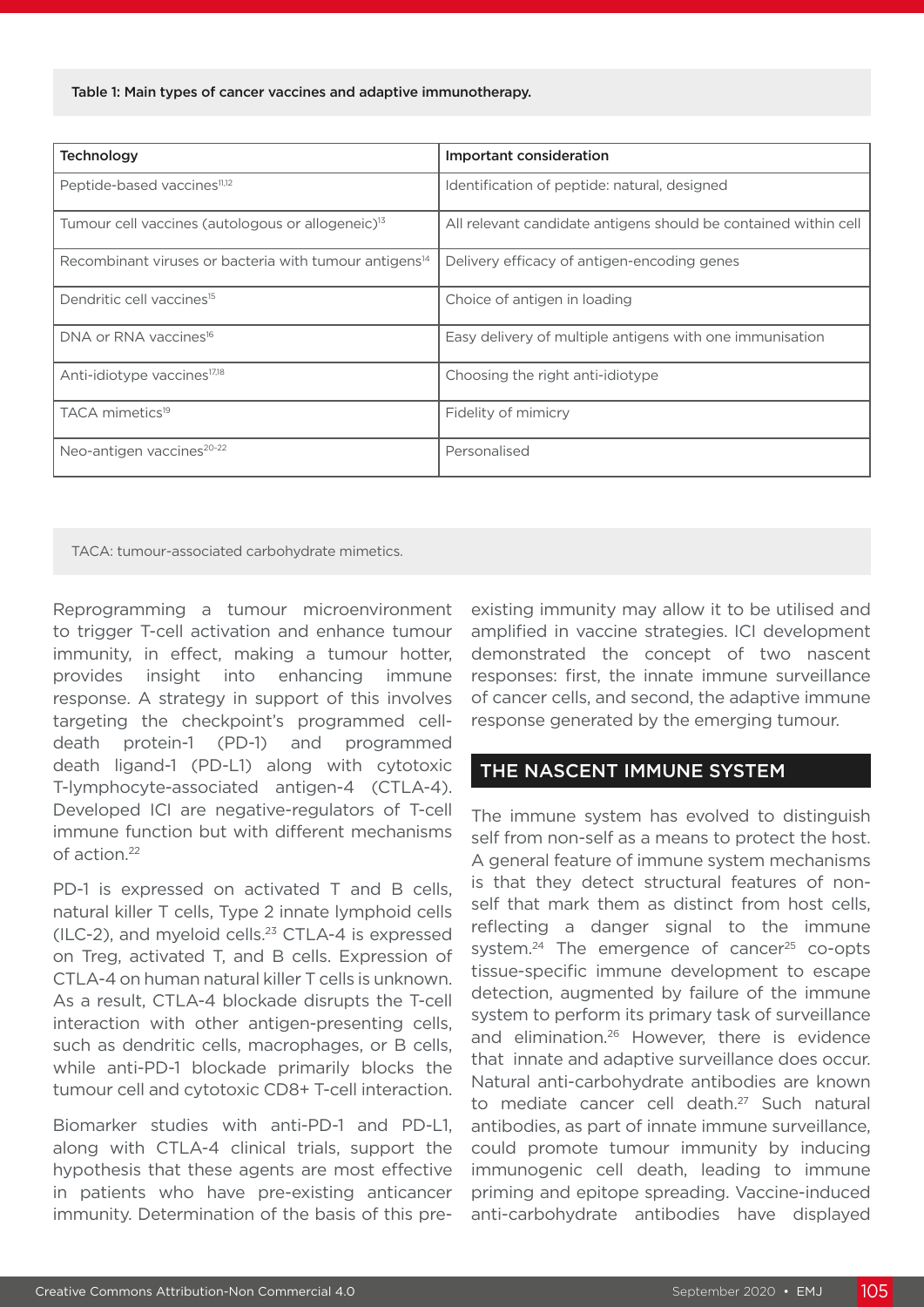the same antitumour characteristics as natural anti-glycan antibodies.<sup>17</sup> Thus, it may be possible to emulate innate antitumour responses in cancer therapies.

Burnet<sup>28-30</sup> and Thomas<sup>31,32</sup> hypothesised that the immune system can recognise nascent transformed cells, leading to elimination of the primary tumour formation.<sup>33</sup> Tumours that are not eliminated undergo a process of immune editing,<sup>34</sup> a reflection of the dynamic nature of immune surveillance, suggesting that at some point the antitumour immune surveillance was working, whether innate or adaptive. When the immune system is successful in eradicating incipient cancer cells, based on innate or adaptive immune response, no traces remain of its action. Mouse studies suggest that the immune system could initially see tumours as immunogenic, lending to a primed immune response.35-37 After this initial phase, and if the cancer is not eliminated, the immune system shuts down, which leads to cancer escape from immune surveillance. As a result, the failure to eradicate cancer is not a failure of immune priming. These observations have led to the hypothesis that immune sculpting may result in the emergence of a less-immunogenic clone that is undetected by the immune system or downstream suppressive mechanisms. These downstream suppressive mechanisms include immune checkpoints that may allow malignant cells to evade an effectively-primed immune response, hence the rationale for the emergence of ICI.<sup>22</sup> It was 54 years following the research of Burnett and Thomas that anti-CTLA-4 therapies were approved.<sup>38</sup>

This leads to the question, where are we with enhancing the nascent response? Among clinical trials on clinicaltrials.gov, the search term "cancer vaccine" returned 58 early Phase I and combined Phase I/II, and 25 Phase II cancer vaccine trials that are actively recruiting. The distribution of these trials is listed in Table 2. The focus on T cells as the major immune effector mechanism for the action of cancer vaccines relies on processed tumour-directed peptides that activate T cells. This simplified view necessitates that, for acquired nascent immunity, the cancer-immunity cycle is initiated by the release of cancer cell antigens either shed by living cancer cells or released from dying tumour cells (see Figure 1). In either case, antigens are taken up and presented by antigen-presenting cells. Two antigen types are mainly represented in clinical trials in Table 2, with some considered as neo-antigens and others as tumour-associated antigens (TAA), incorporated into various platforms. Immune activity in cancer supports combining ICI with trials involving personalised tumourspecific neo-antigens and adaptive responses in general. However, currently there are 45 open vaccine trials without ICI, compared to 37 with ICI.

It is not clear whether cancer vaccines are part of a rational approach aimed at defined mechanisms. Systems vaccinology is an emerging field that applies omics technologies, in combination with bioinformatics tools such as transcriptional network analysis and predictive modelling, to study immune responses to vaccination.39 This integration to vaccine design requires the understanding of the molecular network mobilised by vaccination. What are the global correlates of successful vaccination, beyond the specific immune response to the antigens administered, for understanding the mechanisms that underlie successful immunogenicity? Functional genomics are being used to analyse specific molecular signatures and antigens, for use as predictors of vaccination efficiency. The immune response to vaccination involves the coordinated induction of master transcription factors that leads to the development of a broad, polyfunctional, and persistent immune response, integrating all effector cells of the immune systems.

## TUMOUR MUTATIONAL BURDEN, NEO-ANTIGENS, AND THE PERSONALISATION OF IMMUNOTHERAPY

Significant past research has focussed on genetic abnormalities affecting cancer-related genes (oncogenes and tumour suppressor genes), to define oncogenic drivers, and select the most important ones for therapeutic targeting. The remainder of the mutations discovered through genomic analyses were considered irrelevant. With the advent of next generation sequencing, a multitude of mutations were detected, leading the field to consider tumour mutation burden and discover neo-antigens. Research highlighting the role of the immune system led to the discovery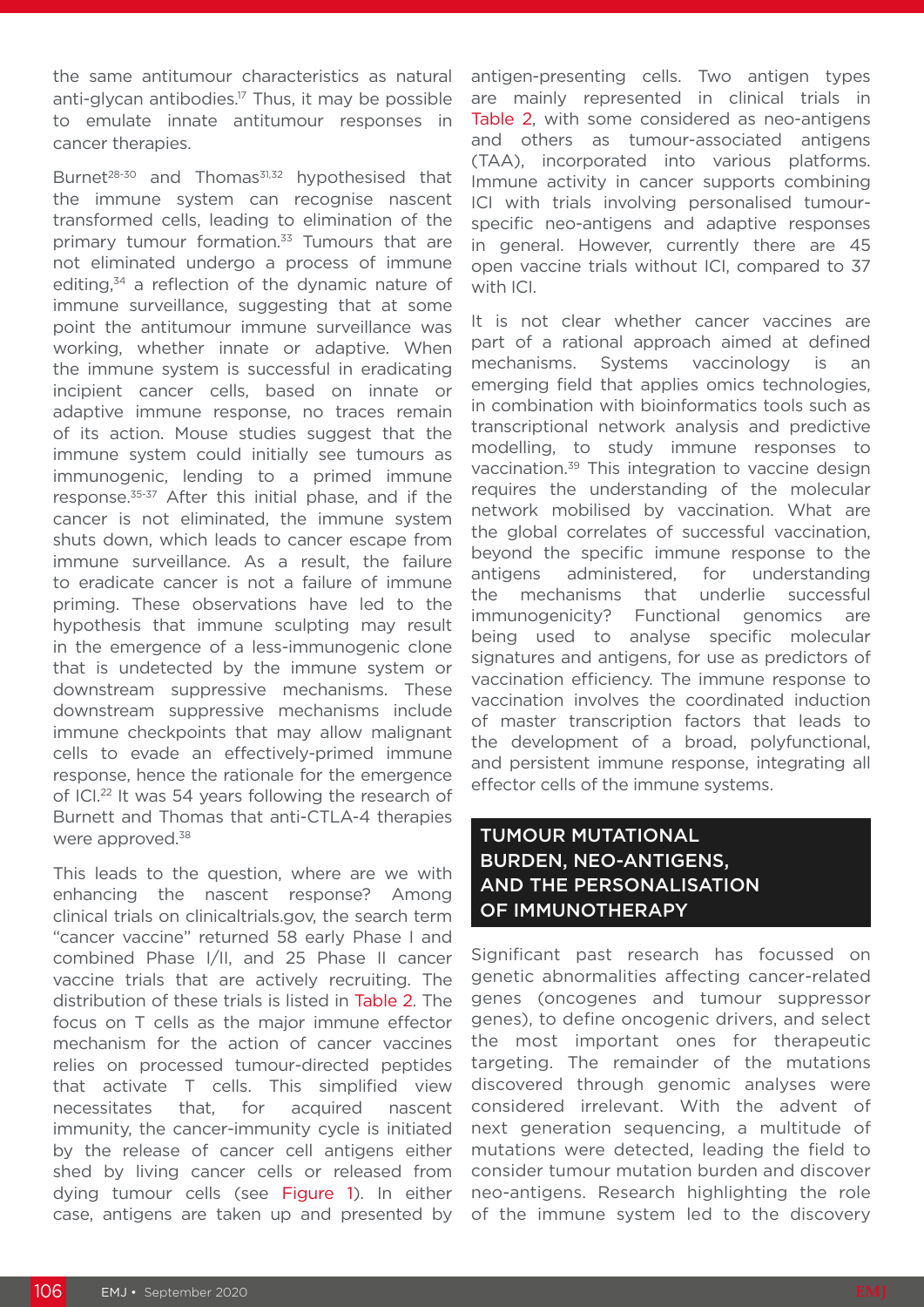Table 2: Summary of open vaccine trials with and without checkpoint inhibitors.

| Vaccine type       | Early Phase I | Phase I | Phase I/II | <b>Phase II</b> |
|--------------------|---------------|---------|------------|-----------------|
| Neoantigen peptide | N/A           | 6(1)    | 3          | N/A             |
| Cell-based         | 1(3)          | N/A     | 1(1)       | 5(4)            |
| TAA-peptide        | N/A           | 2(8)    | 5(2)       | 1(5)            |
| Vector-based       | (2)           | 4(11)   | 2(1)       | 7(7)            |

Number in parentheses reflects the number of trials without immune checkpoint inhibitors combination. TAA: tumour-associated antigen.

that efficacy of ICI was correlated with tumour mutation burden and the presence of these neo-antigens.40-44

Neo-antigens are specific to hot tumours and may be unique to each patient. As a result, the anticancer vaccine effort has sought to develop specific reactive T cells to these neo-antigens. Their diversity, however, makes adaptation for immediate clinical use more difficult, requiring complicated platforms capable of rapid sequencing of the patient's genome to determine the most likely neo-antigens to be produced and given to the patient.45-47

The first step in the development of neo-antigen vaccines is the definition of the cancer mutanome for a specific patient.<sup>48</sup> The availability of high performance platforms for next generation sequencing allows the rapid identification of tumour mutations in comparison to matched healthy tissue samples. Alterations that are likely to result in immunologically meaningful mutations are single nucleotide variations, gene fusions, frame shifts by small insertions or deletions, and cancer-associated epigenetic aberrations49 (at the transcriptional, translational, or post-translational levels). The second step is selection of the best neo-epitopes for vaccine design. Computational models have been developed to achieve this goal.<sup>50-53</sup> The third step is to select the format of delivery of the vaccine. Commonly used formats include long peptides and RNA. Others, such as DNA plasmids, engineered bacteria or viruses, and antigen-loaded dendritic cells, are under

consideration.48 The fourth step is to select the clinical setting for therapeutic application. Current practice suggests that these vaccines would work best in the adjuvant or minimal residual disease settings.

Some of these tumour-specific neo-antigens are known to be, or expected to be, common across a subset of patients and are called shared neoantigens. Clinical trials of neo-antigens are shown in Table 3, 54-66 with some trials making use of typical peptide formulations while others involve a DNA or plasmid format. Neo-antigens such as tumour-specific antigens (TAA) are considered more immunogenic compared to self-antigens. TAA are now considered less favourable as vaccine candidates for several reasons: 1) being shared with normal tissues; 2) immune tolerance; and 3) heterogeneity within the same tissue, and among patients. However, heterogeneity may also occur with neo-antigens due to intratumour heterogeneity. Vaccines encoding xenoantigens, 'non-self' proteins that are highly homologous to their autologous counterparts, have been investigated as a means to increase immunogenicity and overcome tolerance to 'self' antigens.67 Likewise, mimotopes or vaccines that incorporate peptide mimics of tumour antigens can function by eliciting increased numbers of T cells that cross react with the native tumour antigen.<sup>68</sup> Mimotopes, which are xenoantigens, can function like neo-antigens in inducing immune responses because they are different from self-antigens. Mimotopes have broad applications.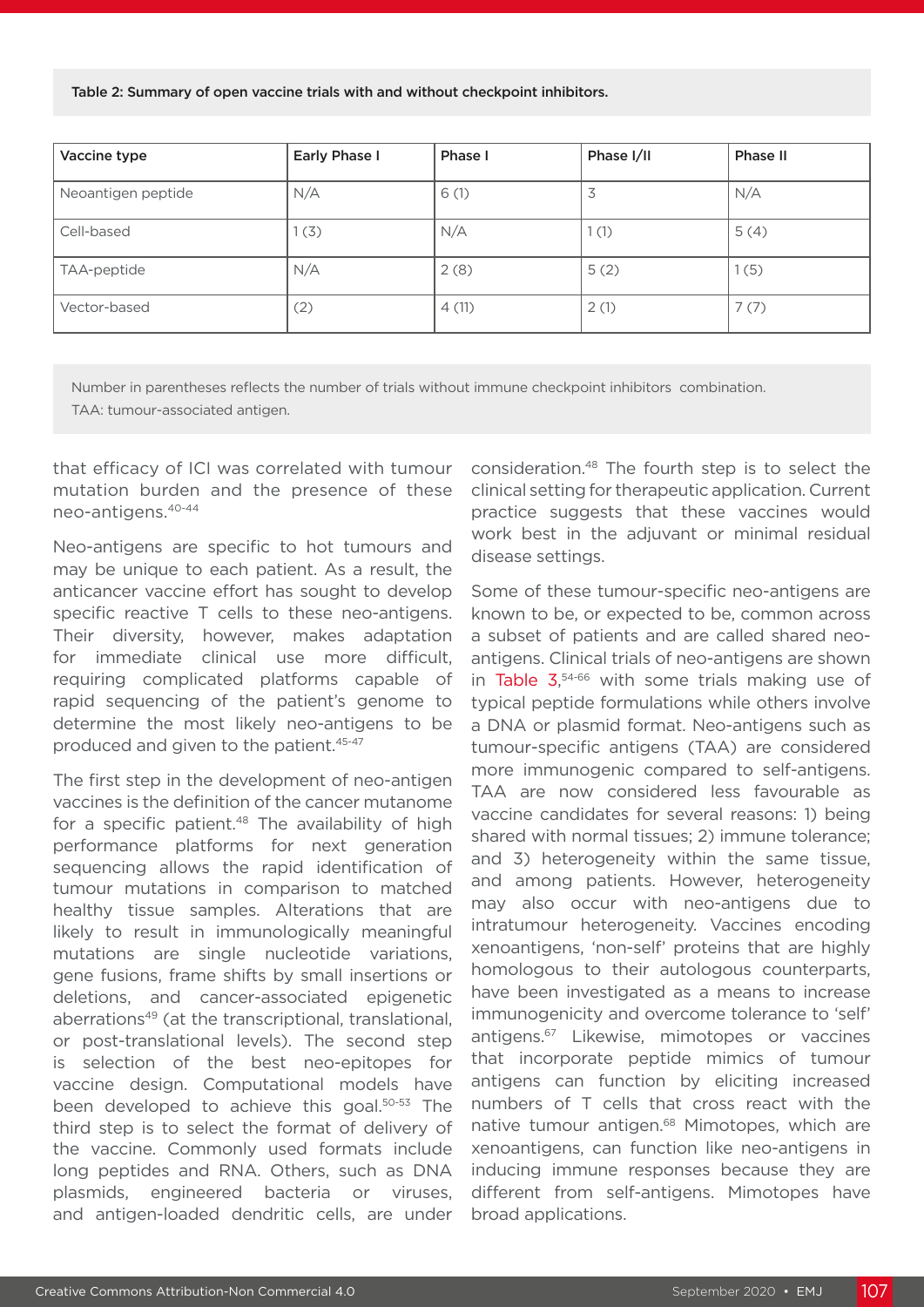#### Table 3: Open clinical trials with neoantigen formulations.

| Mode                  | Intervention                                                                      | Phase        | Cancer                                                                                                                                                                    | Identification |
|-----------------------|-----------------------------------------------------------------------------------|--------------|---------------------------------------------------------------------------------------------------------------------------------------------------------------------------|----------------|
| Peptide               | <b>NeoVax</b><br>Ipilimumab                                                       |              | Kidney                                                                                                                                                                    | NCT0295076654  |
| Peptide               | <b>GRT-C903</b><br><b>GRT-R904</b><br>Nivolumab<br>Ipilimumab                     | 1/11         | Non-small cell lung, colorectal, pancreatic,<br>shared neoantigen-positive solid tumours                                                                                  | NCT0395323555  |
| Peptide               | <b>GRT-C901</b><br>GRT-R902<br>Nivolumab<br>Ipilimumab                            | 1/11         | Non-small cell lung cancer, colorectal cancer,<br>gastroesophageal adenocarcinoma, urothelial<br>carcinoma                                                                | NCT0363971456  |
| Peptide               | Atezolizumab<br><b>PGV-001</b><br>Poly ICLC                                       |              | Urothelial/bladder cancer                                                                                                                                                 | NCT0335923957  |
| Peptide               | Personalised vaccine<br>Pembrolizumab                                             |              | Advanced cancer                                                                                                                                                           | NCT0356805858  |
| Peptide               | NEO-PV-01<br>Nivolumab<br>Adjuvant<br>APX005M<br>Ipilimumab                       |              | Advanced melanoma                                                                                                                                                         | NCT0359728259  |
| Peptide               | ASV™ AGEN2017                                                                     |              | Solid tumour (adult)                                                                                                                                                      | NCT0367302060  |
| Peptide               | RO7198457<br>Atezolizumab                                                         |              | Melanoma, non-small cell lung cancer,<br>bladder cancer, colorectal cancer, triple-<br>negative breast cancer, renal cancer, head and<br>neck cancer, other solid cancers | NCT0328996261  |
| Peptide               | GEN-009 adjuvanted<br>vaccine<br>Nivolumab<br>Pembrolizumab                       | 1/11         | Cutaneous melanoma, non-small cell<br>lung cancer, squamous cell carcinoma of the<br>head and neck/urothelial carcinoma, renal cell<br>carcinoma                          | NCT0363311062  |
| Neo-antigen<br>vector | Personalised neo-<br>antigen DNA vaccine                                          | $\mathbf{L}$ | Pancreatic cancer                                                                                                                                                         | NCT0312210663  |
| Vector                | Durvalumab<br>neo-antigen DNA<br>vaccine                                          |              | Triple-negative breast cancer                                                                                                                                             | NCT0319904064  |
| Vector                | PROSTVAC-V<br>PROSTVAC-F<br>Nivolumab<br>Ipilimumab<br>Neo-antigen DNA<br>vaccine |              | Metastatic hormone-sensitive prostate cancer                                                                                                                              | NCT0353221765  |
| Vector                | YE-NEO-001<br>Yeast                                                               |              | Colorectal cancer, breast cancer, head and<br>neck squamous cell carcinoma, melanoma,<br>non-small cell lung cancer, pancreatic cancer,<br>liver cancer                   | NCT0355271866  |

Poly ICLC: polyinosinic-polycytidylic acid-poly-l-lysine carboxymethylcellulose; YE-NEO-001: neoepitope yeast vaccine.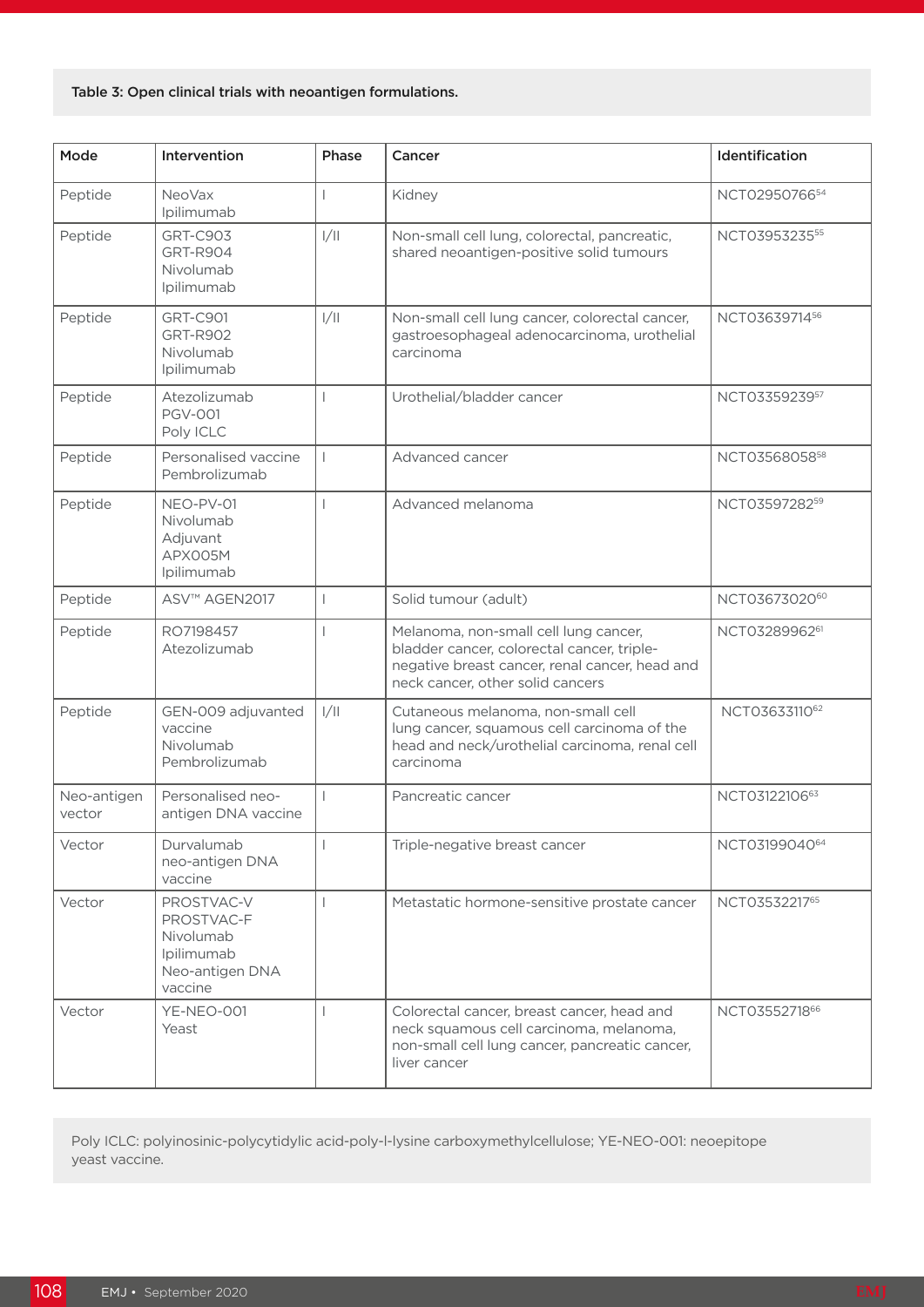For example, one mimotope of tumourassociated carbohydrate antigens is currently undergoing clinical testing.16,17 Mimotopes could be utilised to facilitate responses to cold tumours by recruiting TAA cross-reactive T cells and antibodies.

Presence of neo-antigens alone does not completely trigger an effective immune response; how the new antigens are presented also plays a role. For example, the presentation of a neo-antigen in low quantities, and with progressive minor modifications, may lead to immune tolerance rather than immune rejection.<sup>69</sup>

Conversely, high immunogenicity can still curtail a 'one size fits all' vaccine because of inherent heterogeneity in mutational rates. Neo-antigen vaccines are considered a means to enhance the nascent adaptive response, but to do so requires a vaccine to be developed from neo-antigens for every patient. This challenge may suggest an alternative strategy of using a whole-cell approach from a patient's own tumour, to customise or tailor a personalised vaccine.

### CANCER METABOLIC STRESS AND RESISTANCE TO IMMUNOTHERAPY

Immune escape in cancer may occur in early stages of the immune response, as the cancer undergoes immune editing and becomes invisible to the immune system. Activating mutations of certain oncogenes (*KRAS*, *BRAF*, or *MAPK*) may result in decreased expression of major histocompatibility complex class-1 (MHC-I).<sup>70,71</sup> Alternatively, cancer may escape eradication at the later stages of the immune cycle, even after a vigorous effector T-cell response, by losing the ability to be destroyed (for example, by mutation of *CASP8*).72 The cancer microenvironment is characterised by hypoxia and decreased availability of nutrients required for energy and cell structure maintenance, including glucose, lipids, and amino acids.73,74 Anaerobic metabolism in the presence of oxygen (Warburg effect), a hallmark of cancer, leads to the production of large quantities of lactic acid that impair the function of immune cells. These metabolic changes lead to reprogramming of both the cancer cells and the immune cells in their microenvironment, resulting in a blunted immune response to the cancer and suppression

of the effector CD8 T cells. Macrophage and myeloid cell differentiation is shifted to the immunosuppression type. Multiple therapeutic strategies have been proposed to overcome these obstacles.73,75

### DEFINING PATIENT COHORTS: WHO BENEFITS?

The clinical experience with ICI has revealed that these drugs do not work for everyone; there are responders and non-responders, and only a minority of patients benefit.<sup>76</sup> ICI work in defined cohorts of patients, relating to levels of expression of the PD-1/PD-L1 axis, expression of mutated genes that lend to nascent responses, and those that have tumourinfiltrating lymphocytes and other immune cells (i.e., hot tumours). This contributes to complexity in determining patient cohorts for vaccine trials, which requires consideration of the vaccine therapeutic mechanism to enhance the immune response in hot or inflamed tumours (characterised by tumourinfiltrating lymphocytes), or alter the immune response in cold tumours to make them 'hot'. In addition, the PD-1/PD-L1 axis has the potential to be upregulated by transcriptional regulators that are yet to be defined but potentially associated with a cancer vaccine response. Some vaccines under consideration might have been dismissed because they upregulated transcriptional regulators known to shut down the immune response.

In the current era of immunotherapy, with the lack of definitive biomarkers, evaluation of tumours based on both their immune phenotype and genomic mutation profile may help determine which patients have a higher likelihood of responding to immunotherapies. Clinically, tumour burden reveals patient cohorts associated with therapeutic efficacy for cancer vaccines. Passively administered antibodies have been found to eliminate circulating tumour cells and systemic or intraperitoneal micrometastases in a variety of preclinical models; antibody-inducing vaccines may be beneficial in the adjuvant setting. Minimal residual disease is an indication for effective use of both monoclonal antibodies<sup>77</sup> and for cancer vaccines.78 The results of the Keynote 522 Phase III clinical trial, $79$  comparing chemotherapy with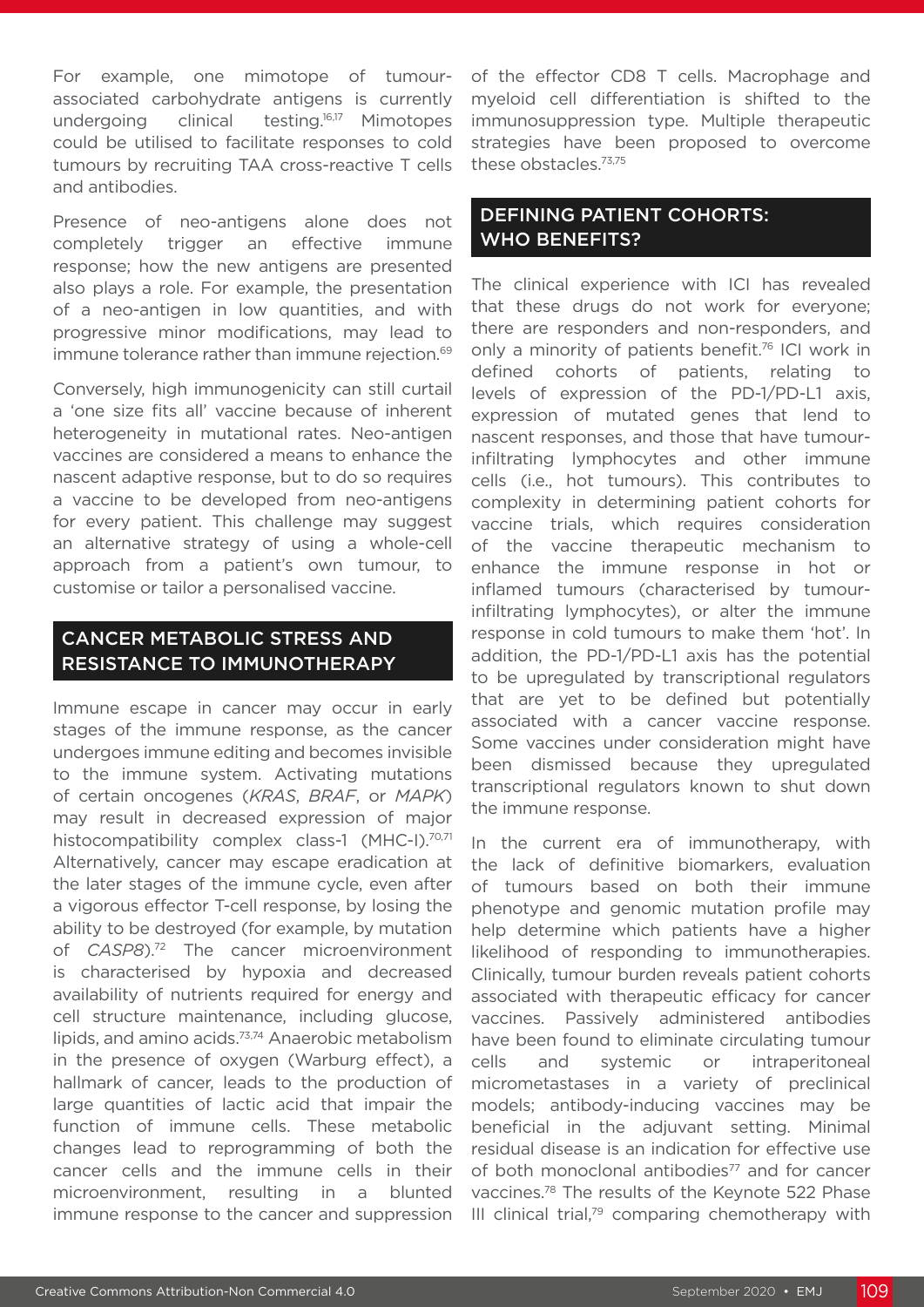pembrolizumab or placebo, revealed greater benefit in advanced stage of breast cancer than in early stage disease.

Insights and strategies from the immune foundation of ICI can be applied to the design and application of cancer vaccines, particularly to overcome the low antigenicity and heterogeneity of tumour-specific antigens. These include: 1) targeting multiple immunogenic antigens through polyvalent formulations;<sup>80-82</sup> 2) targeting a high fraction of tumour cells bearing each antigen, by considering the clonal nature of an antigen;<sup>83</sup> and 3) deriving cancer vaccines from the most immunogenic clonal antigen-loaded patients.<sup>84</sup> The majority of patients are not responsive to ICI because of the lack of tumour-specific effector cells. Consequently, cancer vaccines may be a means to elicit diverse antigen-specific effector cells.<sup>85</sup>

Different measures of antigen-specific tolerance or regulation may help predict immunological outcome from vaccination.<sup>86</sup> Santegoets et al.87 demonstrated prolonged overall survival following treatment with a cancer vaccine (GVAX) in combination with ipilimumab in patients with advanced prostate cancer who had either: high pre-treatment frequencies of CD4+ CTLA-4+, CD4+ PD-1+, or differentiated (non-naïve) CD8+ T cells; or low pre-treatment frequencies of regulatory T cells or differentiated CD4+ T cells. These parameters suggest a highly immunocompetent patient. Such findings suggest that the identification of predictive biomarkers associated with long-term immune outcome could be beneficial for identifying patients most likely to benefit from antitumour vaccines. One measure of immunocompetency, for consideration as an inclusion criterion for cohort recruitment, is delayed-type hypersensitivity to recall antigens.<sup>17</sup> However, it has been suggested that this does not accurately reflect immune competence in patients with advanced- stage breast cancer, as research has demonstrated that patients who failed responses to recall antigens could still mount tumourspecific T-cell responses to a tumour antigen upon vaccination.<sup>88</sup>

Blank et al.<sup>89</sup> suggested the integration of all the parameters involved in the immune response into one dynamic framework; they called it the 'cancer immunogram.'90 Seven

variables are included in this model: tumour foreignness, the patient's general immune status, immune cell infiltration, checkpoints, soluble inhibitors, inhibitory tumour metabolism, and tumour sensitivity to immune effectors.

#### **CONCLUSION**

The ultimate goal of immunotherapy is to establish a durable population of highly active, tumour-specific responses that can lyse tumour cells and eradicate cancers. Evidence from various clinical trials that reflect the biology of immune response and cancer targeting lends to our understanding that cancer immunotherapy is a multifaceted strategy and that a single treatment modality will not suffice. The discovery of immune checkpoints and the success of their inhibitors has led to detailed investigation of the complicated interactions between different components of the immune system and microenvironment involved in the anticancer response.91 A plethora of co-stimulatory pathways have been identified, with some now the subject of intense investigation to assess the benefit of their activation for augmenting the anticancer immune response. Other inhibitory pathways were identified and are being explored to assess their role in different cancers. This line of research has revealed the complexity of the immune landscape.

CTLA-4 and PD-1/PD-L1 appear to be the predominant immune checkpoints, but they are not the only ones. Different tumours may preferentially utilise particular inhibitory pathways. Eliciting an immune response through a tumour vaccine may also trigger these specific inhibitory pathways. Research understanding at this point assumes that vaccines that lead to the release of high concentrations of INF-γ are likely to induce the overexpression of PD-L1 on tumour cells, and may benefit from the combination of the vaccine with PD-1/PD-L1 inhibitors. If a vaccine were to increase the expression of GAL9/Tim3<sup>92</sup> or GITRL/GITR,<sup>93</sup> in addition to or instead of the PD-1/PD-L1 pathway, PD-1/PD-L1 inhibitors alone would be of limited use, as targeting the specific pathways triggered by the vaccine would be required. ICI rely on a primed nascent response. Cancer vaccines can provide priming and boosting of nascent responses but require ICI both to enhance a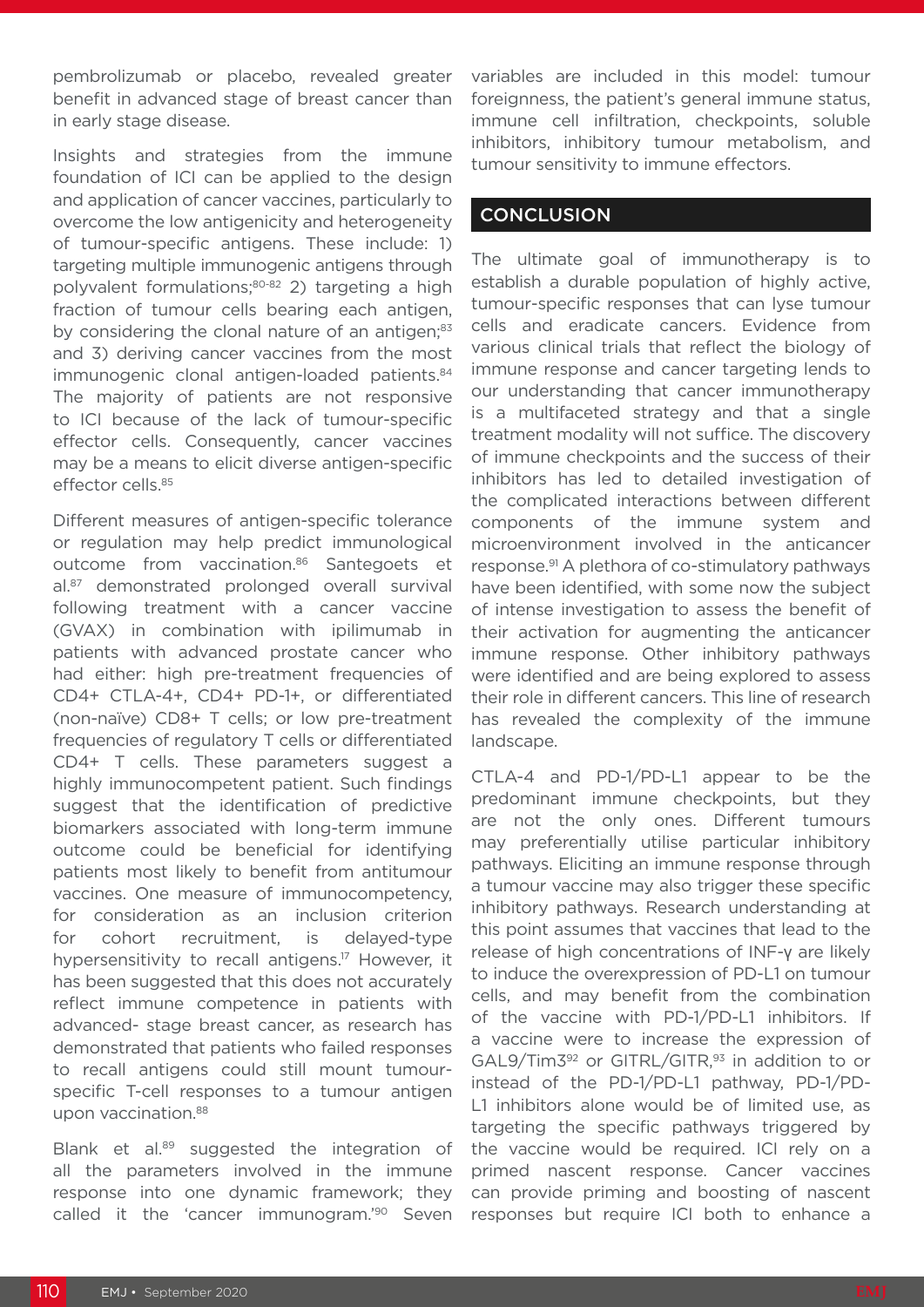response, in the case of CTL-4 therapy, and to block tumour suppression, as in the case of the PD-1/PD-L1 axis.

Tumours are heterogeneous in their antigenic make-up, and different antigens of the same tumour may have different immunogenicity. Some cancers succeed in evading the immune system by decreasing their foreignness; others lose their expression of MHC-I and become invisible to the immune system. The metabolic microenvironment of the tumour favours the reprogramming of immune cells to Type 2 responses. Tumours differ in their ways of shutting off the immune system using different immune checkpoints. Hosts are also heterogeneous in their ability to mount an immune response to tumour cells. Vaccines that utilise tumour antigens could potentially induce similar responses to their respective tumours and may trigger different inhibitory mechanisms.

There is insufficient clinical data to reveal a breakthrough in cancer vaccines, but a better understanding of the tumour microenvironment allows for consideration of new combinations. Current understanding has determined that certain vaccines increase the release of IFN-γ, which in turn increases the expression of PD-L1 on the tumour, leading to immune suppression that can be overcome with the use of ICI. Questions remain concerning the timing of treatments, adjuvants, immunisation routes, optimal immunogenic vaccines, tumour remodelling, and the cohort these combinations should be tested in.

A rational approach to the development of vaccine-ICI combinations would require detailed definition of the tumour antigenic immunogenicity, immunogenic heterogeneity, and the inhibitory mechanisms that the tumour uses to suppress the immune system; in effect, a systems-based immunology/vaccinology approach is needed. With various vaccine modalities and combinations to alter the cancer microenvironment and the immune response under research, personalised immunotherapy could be a reality in the near future.

#### References

- 1. Baylin SB, Jones PA. Epigenetic determinants of cancer. Cold Spring Harb Perspect Biol. 2016;8(9). doi: 019510.011101/cshperspect.a019505.
- 2. Pancione M et al. Genetic and epigenetic events generate multiple pathways in colorectal cancer progression. Patholog Res Int. 2012;2012:509348. doi: 10.1155/2012/509348.
- Thorsson V et al. The immune landscape of cancer. Immunity. 2018;48(4):812-30.e814.
- 4. Thomas A et al. Tumor mutational burden is a determinant of immunemediated survival in breast cancer. Oncoimmunology. 2018;7:e1490854.
- 5. Pages F et al. International validation of the consensus Immunoscore for the classification of colon cancer: a prognostic and accuracy study. Lancet. 2018;391(10135):2128-39.
- 6. Chen DS, Mellman I. Elements of cancer immunity and the cancer-immune set point. Nature. 2017;541:321-30.
- 7. Galon J, Bruni D. Approaches to treat immune hot, altered and cold tumours with combination immunotherapies. Nat Rev Drug Discov. 2019;18(3):197-218.
- 8. Bonaventura P et al. Cold tumors: a therapeutic challenge for immunotherapy. Front Immunol.

2019;10:168. doi: 10.3389/ fimmu.2019.00168.

- 9. Cebon J. Perspective: cancer vaccines in the era of immune checkpoint blockade. Mamm Genome. 2018;29(11):703-13.
- 10. Ye Z et al. Cancer vaccine: learning lessons from immune checkpoint inhibitors. J Cancer. 2018;9(2):263-8.
- 11. Chen DS, Mellman I. Oncology meets immunology: the cancer-immunity cycle. Immunity. 2013;39(1):1-10.
- 12. Hos BJ et al. Approaches to improve chemically defined synthetic peptide vaccines. Front Immunol. 2018;9:884. doi: 10.3389/fimmu.2018.00884.
- 13. Chiang CL et al. Whole tumor antigen vaccines: where are we? Vaccines (Basel). 2015;3(2):344-72.
- 14. Duperret EK et al. Designing consensus immunogens to break tolerance to self-antigens for cancer therapy. Oncotarget. 2018;9(85):35513-4.
- 15. Mookerjee A et al. A cancer vaccine with dendritic cells differentiated with GM-CSF and IFNalpha and pulsed with a squaric acid treated cell lysate improves T cell priming and tumor growth control in a mouse model. Bioimpacts. 2018;8(3):211-21.
- 16. Makhoul I et al. Moving a carbohydrate mimetic peptide into

the clinic. Hum Vaccin Immunother. 2015;11(1):37-44.

- 17. Hutchins LF et al. Targeting tumorassociated carbohydrate antigens: a phase I study of a carbohydrate mimetic-peptide vaccine in stage IV breast cancer subjects. Oncotarget. 2017;8(58):99161-78.
- 18. Gabri MR et al. Racotumomab for treating lung cancer and pediatric refractory malignancies. Expert Opin Biol Ther. 2016;16(4):573-8.
- 19. Aurisicchio L et al. Poly-specific neoantigen-targeted cancer vaccines delay patient derived tumor growth. J Exp Clin Cancer Res. 2019;38(1):78. doi: 10.1186/s13046-019-1084-4.
- 20. Takeyama N et al. Plant-based vaccines for animals and humans: recent advances in technology and clinical trials. Ther Adv Vaccines. 2015;3(5-6):139-54.
- 21. Wong-Arce A et al. Plant-made vaccines in the fight against cancer. Trends Biotechnol. 2017;35(3):241-56.
- 22. Wei SC et al. Distinct cellular mechanisms underlie anti-CTLA-4 and anti-PD-1 checkpoint blockade. Cell. 2017;170(6):1120-33.
- 23. Beldi-Ferchiou A, Caillat-Zucman S. Control of NK cell activation by immune checkpoint molecules. Int J Mol Sci. 2017;18(10):2129.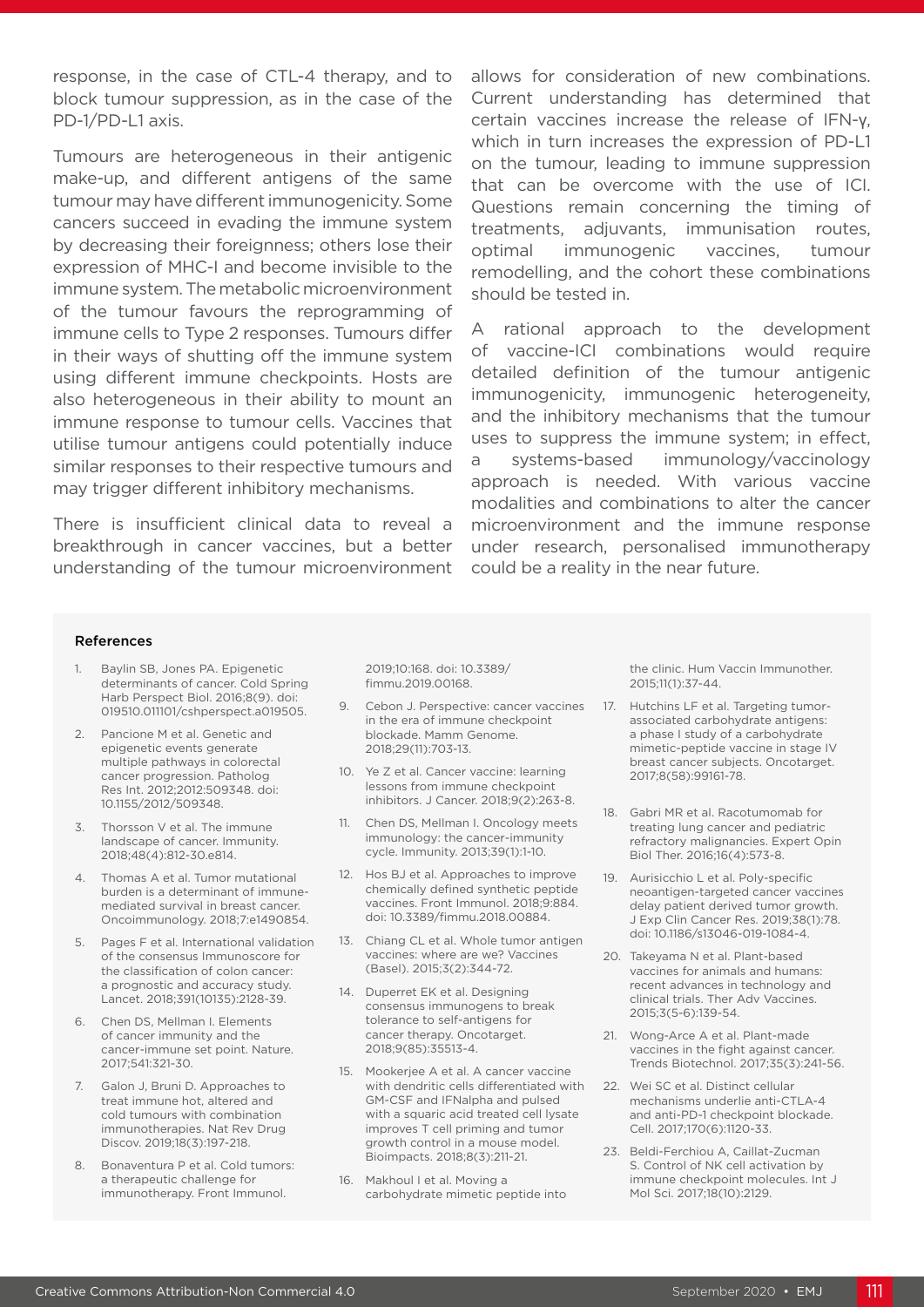- 24. Ramadan A et al. Editorial: danger signals triggering immune response and inflammation. Front Immunol. 2017;8:979. doi: 10.3389/ fimmu.2017.00979.
- 25. Pashov A et al. Thinking cancer. Monoclon Antib Immunodiagn Immunother. 2018;37(3):117-25.
- 26. Nirschl CJ et al. IFNγ-dependent tissue-immune homeostasis is co-opted in the tumor microenvironment. Cell. 2017;170(1):127-141.e15.
- 27. Vollmers HP, Brandlein S. Natural antibodies and cancer. N Biotechnol. 2009;25(5):294-8.
- 28. Burnet M. Cancer; a biological approach. I. The processes of control. Br Med J. 1957;1(5022):779-86.
- 29. Burnet FM. Immunological recognition of self. Science. 1961;133(3449):307-11.
- 30. Burnet FM. The concept of immunological surveillance. Prog Exp Tumor Res. 1970;13:1-27.
- 31. Thomas L., "Discussion," Lawrence HS et al. (eds.), Cellular and Humoral Aspects of Hypersensitive States (1959), New York: Hoeber–Harper, pp.529-32.
- 32. Thomas L. On immunosurveillance in human cancer. Yale J Biol Med. 1982;55(3-4):329-33.
- 33. Ribatti D. The concept of immune surveillance against tumors. The first theories. Oncotarget. 2017;8(4):7175-  $80.$
- 34. Dunn GP et al. Cancer immunoediting: from immunosurveillance to tumor escape. Nat Immunol. 2002;3(11):991-8.
- 35. Foley EJ. Antigenic properties of methylcholanthrene-induced tumors in mice of the strain of origin. Cancer Res. 1953;13(12):835-7.
- 36. Klein G et al. Demonstration of resistance against methylcholanthrene-induced sarcomas in the primary autochthonous host. Cancer Res. 1960;20:1561-72.
- 37. Prehn RT, Main JM. Immunity to methylcholanthrene-induced sarcomas. J Natl Cancer Inst. 1957;18(6):769-78.
- 38. Lipson EJ, Drake CG. Ipilimumab: an anti-CTLA-4 antibody for metastatic melanoma. Clin Cancer Res. 2011;17(22):6958-62.
- 39. Hagan T et al. Systems vaccinology: enabling rational vaccine design with systems biological approaches. Vaccine. 2015;33(40):5294-301.
- 40. Alexandrov LB, Stratton MR. Mutational signatures: the patterns of somatic mutations hidden in cancer genomes. Curr Opin Genet Dev. 2014;24(100):52-60.
- 41. Vormehr M et al. Mutanome directed cancer immunotherapy. Curr Opin

Immunol. 2016;39:14-22.

- 42. Joshi K et al. The "Achilles' heel" of cancer and its implications for the development of novel immunotherapeutic strategies. Cold Spring Harb Perspect Med. 2018;8(1). doi: 027010.021101/cshperspect. a027086.
- 43. Yu H et al. Correlation of PD-L1 expression with tumor mutation burden and gene signatures for prognosis in early-stage squamous cell lung carcinoma. J Thorac Oncol. 2019;14(1):25-36.
- 44. Hartmaier RJ et al. Genomic analysis of 63,220 tumors reveals insights into tumor uniqueness and targeted cancer immunotherapy strategies. Genome Med. 2017;9:16. doi: 10.1186/ s13073-13017-10408-13072.
- 45. Parvizpour S et al. Breast cancer vaccination comes to age: impacts of bioinformatics. Bioimpacts. 2018;8(3):223-35.
- 46. Parvizpour S et al. *In silico* design of a triple-negative breast cancer vaccine by targeting cancer testis antigens. Bioimpacts. 2019;9(1):45-56.
- 47. Hollingsworth RE, Jansen K. Turning the corner on therapeutic cancer vaccines. NPJ Vaccines. 2019;4:7. doi: 10.1038/s41541-41019-40103-y.
- 48. Sahin U, Tureci O. Personalized vaccines for cancer immunotherapy. Science. 2018;359(6382):1355-60.
- 49. Laumont CM, Perreault C. Exploiting non-canonical translation to identify new targets for T cell-based cancer immunotherapy. Cell Mol Life Sci. 2018;75(4):607-21.
- 50. Gfeller D et al. Current tools for predicting cancer-specific T cell immunity. Oncoimmunology. 2016;5(7):e1177691. doi: 1177610.117108 0/2162402X.1172016.1177691.
- 51. Shao XM et al. High-throughput prediction of MHC class I and class II neoantigens with MHCnuggets. Cancer Immunol Res. 2019. doi: 10.1158/2326-6066.CIR-19-0464.
- 52. Bonsack M et al. Performance evaluation of MHC class-I binding prediction tools based on an experimentally validated MHCpeptide binding data set. Cancer Immunol Res. 2019;7:719-36.
- 53. Mei S et al. A comprehensive review and performance evaluation of bioinformatics tools for HLA class I peptide-binding prediction. Brief Bioinform. 2019. [Epub ahead of print].
- 54. Patrick Ott, MD. A study combining NeoVax, a personalized NeoAntigen cancer vaccine, with ipilimumab to treat high-risk renal cell carcinoma. NCT02950766. https://clinicaltrials. gov/ct2/show/NCT02950766.
- 55. Gritstone Oncology, Inc. A study of a personalized cancer vaccine targeting shared neoantigens. NCT03953235.

https://clinicaltrials.gov/ct2/show/ NCT03953235.

- 56. Gritstone Oncology, Inc. A study of a personalized cancer vaccine targeting shared neoantigens. NCT03639714. https://clinicaltrials.gov/ct2/show/ NCT03639714.
- 57. Matthew Galsky. Atezolizumab given in combination with a personalized vaccine in patients with urothelial cancer. NCT03359239. https:// www.clinicaltrials.gov/ct2/show/ NCT03359239.
- 58. Ezra Cohen. Personalized immunotherapy in adults with advanced cancers immunotherapy in adults with advanced cancers. NCT03568058. https://clinicaltrials. gov/ct2/show/NCT03568058.
- 59. Neon Therapeutics, Inc. A personal cancer vaccine (NEO-PV-01) and APX005M or ipilimumab with nivolumab in patients with advanced melanoma. NCT03597282. https://clinicaltrials.gov/ct2/show/ NCT03597282.
- 60. Agenus Inc. Phase 1a study to evaluate immunogenicity of ASV. NCT03673020. https://clinicaltrials. gov/ct2/show/NCT03673020.
- 61. Genentech, Inc. A study of RO7198457 as a single agent and in combination with atezolizumab in participants with locally advanced or metastatic tumors. NCT03289962. https://clinicaltrials.gov/ct2/show/ NCT03289962.
- 62. Genocea Biosciences, Inc. Safety, tolerability, immunogenicity, and antitumor activity of GEN-009 adjuvanted vaccine. NCT03633110. https://clinicaltrials.gov/ct2/show/ NCT03633110.
- 63. Washington University School of Medicine. Neoantigen DNA vaccine in pancreatic cancer patients following surgical resection and adjuvant chemotherapy. NCT03122106. https://clinicaltrials.gov/ct2/show/ NCT03122106.
- 64. Washington University School of Medicine. Neoantigen DNA vaccine alone vs. neoantigen DNA vaccine plus durvalumab in triple negative breast cancer patients following standard of care therapy. NCT03199040. https://clinicaltrials. gov/ct2/show/NCT03199040.
- 65. Washington University School of Medicine. Neoantigen DNA vaccine in combination with nivolumab/ ipilimumab and PROSTVAC in metastatic hormone-sensitive prostate cancer. NCT03532217. https://clinicaltrials.gov/ct2/show/ NCT03532217.
- 66. NantBioScience, Inc. QUILT-2.025 NANT neoepitope yeast vaccine (YE-NEO-001): adjuvant immunotherapy using a personalized neoepitope yeast-based vaccine to induce T-cell responses in subjects w/ previously